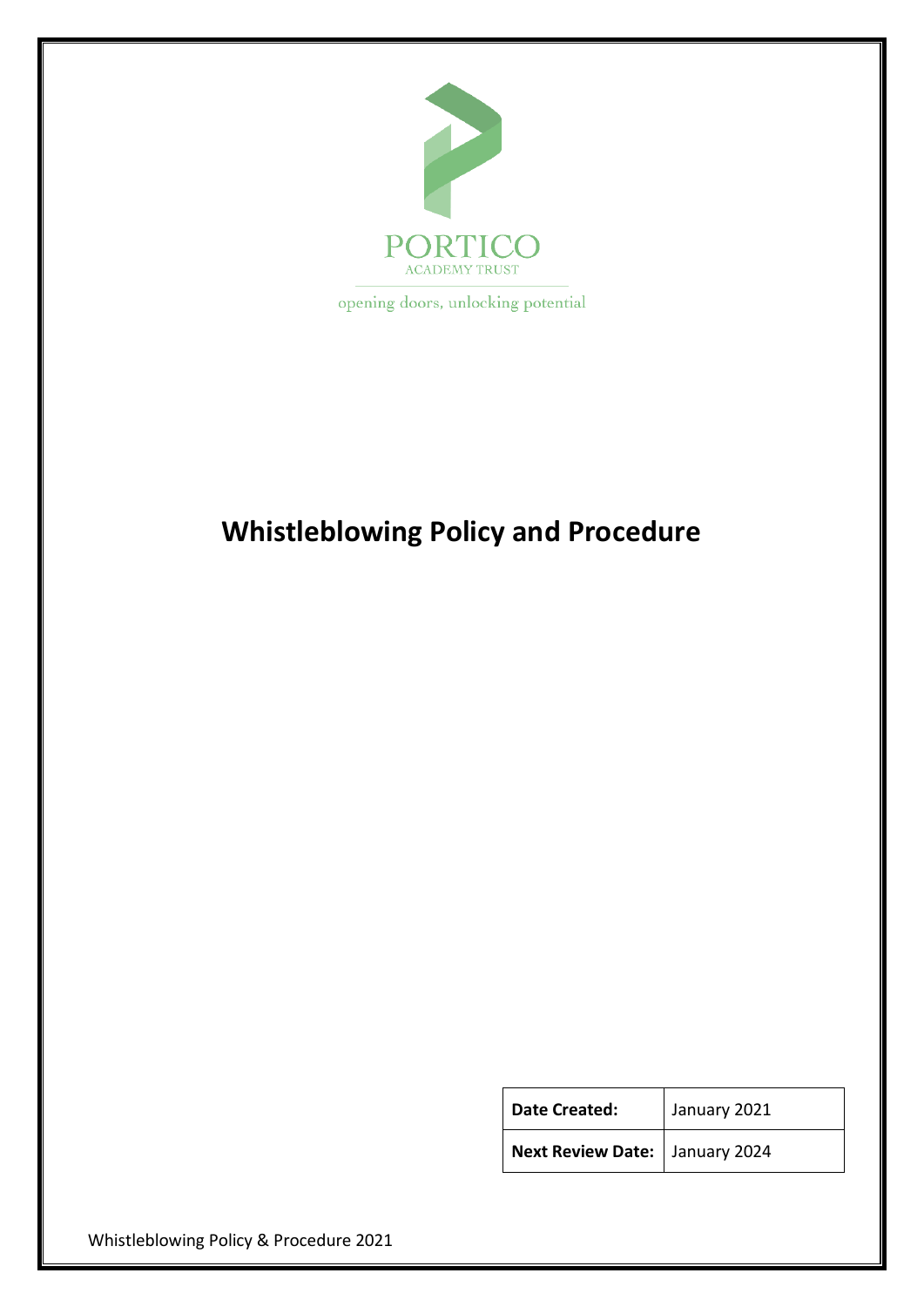| <b>Signature of HR Chair</b> | <b>Signature of Chief Executive Officer</b> |
|------------------------------|---------------------------------------------|
|                              |                                             |
|                              |                                             |
| <b>Date</b>                  | <b>Date</b>                                 |
|                              |                                             |
|                              |                                             |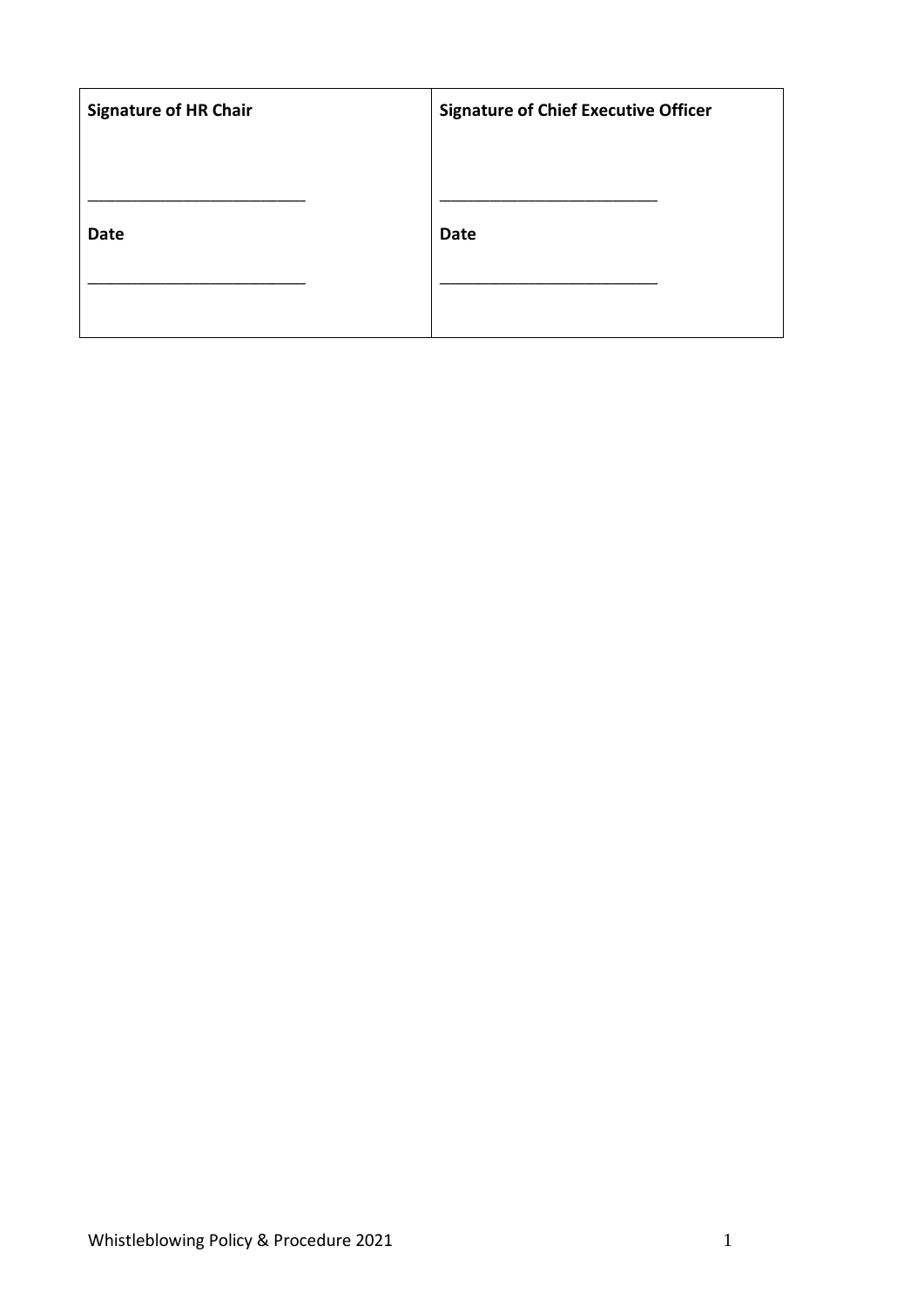## **Whistleblowing Policy and Procedure**

#### **1. Introduction**

Employees, workers, contractors or agency workers engaged to work at Portico Academy Trust, (hereafter referred to as workers) at one time or another may have concerns about what is happening at their work with the Portico Academy Trust. Usually these concerns are easily resolved by speaking to their manager without using a formal process. Portico Academy Trust has introduced this Whistleblowing Policy and Procedure to enable workers, at Portico Academy Trust to raise more serious concerns.

This Whistleblowing Policy cannot be used by employees who have a grievance regarding their own employment. Employees should use the Portico Academy Trust's Grievance and Dignity at Work Policy and Procedure to raise any concerns. Members of the public should use Portico Academy Trust's complaints processes.

Portico Academy Trust is committed to the highest standards of openness, probity and accountability. In line with that commitment, we encourage workers with serious concerns about any aspect of the Portico Academy Trust work to come forward and voice their concerns. Portico Academy Trust would rather they raised the matter when it is just a concern than wait for proof. It is recognised that certain cases will have to proceed on a confidential basis. This Whistleblowing Policy makes it clear that such concerns can be raised without fear of reprisals.

This Whistleblowing Policy is not intended for initial reporting of minor lapses of standards, inaction or incidents. If, however, workers have a more serious issue that is concerning them, and either they have discussed it with their manager but feel that they have not been taken seriously, or, due to the sensitivity of the matter, feel they cannot raise their concerns within their service, then they should use this Policy.

## **2. Legislative background**

The Public Interest Disclosure Act 1998 protects workers making disclosures about certain matters of concern, where those disclosures are made in accordance with the Act's provisions.

The 1998 Act is incorporated into the Employment Rights Act 1996, which also protects employees who take action over, or raise concerns about, health and safety at work.

#### **3. Definition**

Any serious concerns that workers have about any aspect of service provision or the conduct of officers or Trustees of Portico Academy Trust or others acting on behalf of Portico Academy Trust can be reported under the Whistleblowing Policy. This may include concerns regarding the following examples of past, present or likely future wrongdoing:

- a criminal offence
- fraud & corruption, including bribery
- failure to comply with legislation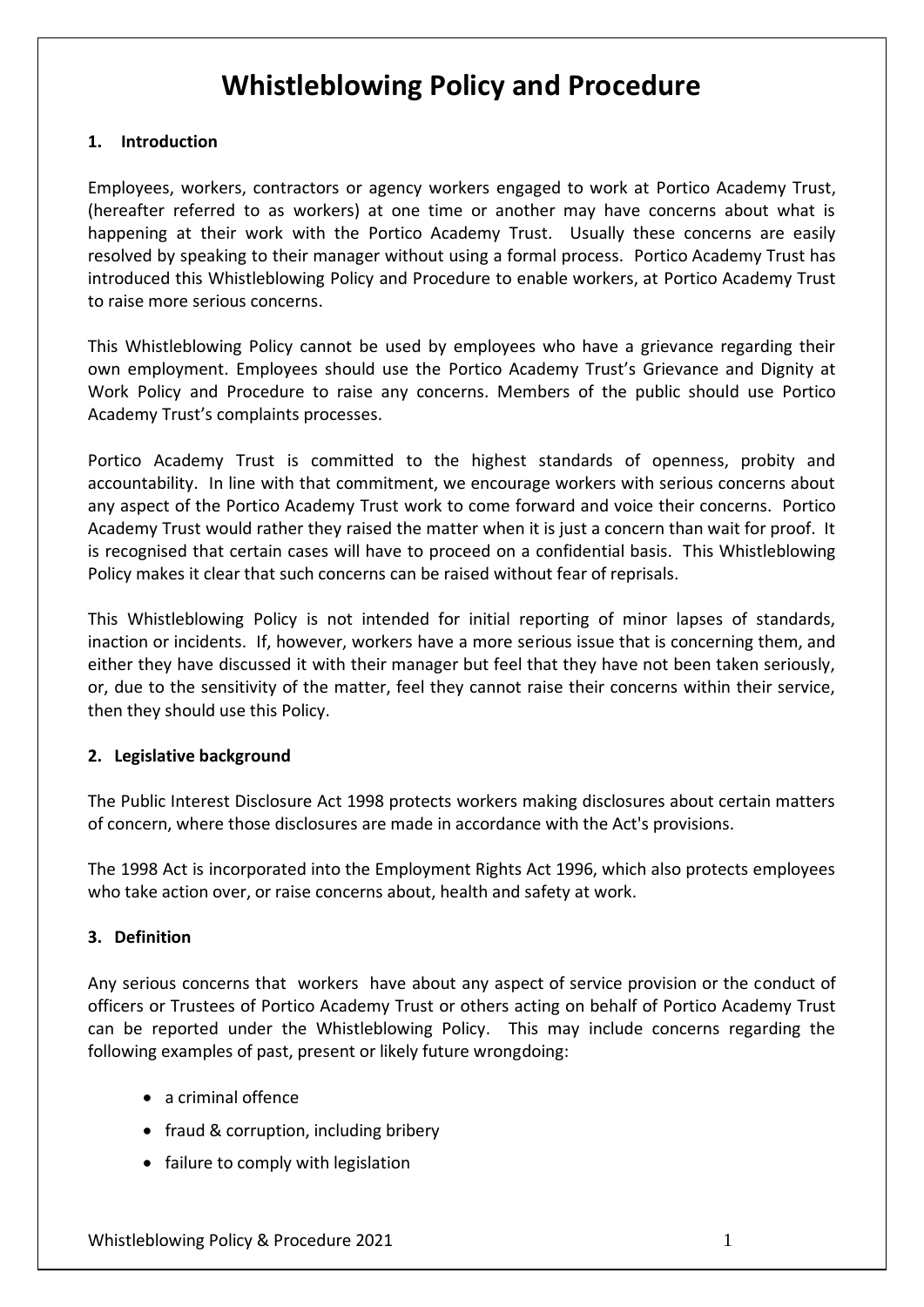- failure to comply with good practice, especially where this endangers children and/or vulnerable adults
- disclosure relating to miscarriage of justice
- health and safety risks, including risks to the public as well as other employees
- damage or danger to the environment
- sexual, physical, emotional or psychological abuse of pupils or clients
- failure to comply with the Employees' or Trustees' Codes of Conduct
- theft of maintained Portico Academy Trust property and assets
- failure to comply with Portico Academy Trust rules on gifts and hospitality
- serious mismanagement or failure to manage
- a cover up of, or failure to report, any of the above

Not all disclosures detailed in this paragraph offer 'protected disclosure' under the law. However, Portico Academy Trust undertakes to extend the same protection for all disclosures wherever possible.

## **4. Commitment of Portico Academy Trust**

Portico Academy Trust is committed to considering the concerns of, workers and will take actions as appropriate in line with the Whistleblowing Procedure attached to this policy.

#### **5. Safeguards**

#### **Harassment or victimisation**

Portico Academy Trust recognises that the decision to report a concern can be a difficult one to make, not least because of the fear of reprisal from those responsible for the alleged malpractice. Portico Academy Trust will not tolerate harassment or victimisation and will take action to protect workers when they raise a concern in good faith.

Portico Academy Trust will treat any harassment or victimisation as a serious disciplinary offence to be dealt with under the Disciplinary Procedure.

This does not mean that if employees are already the subject of disciplinary, redundancy or other Procedures that those Procedures will be halted as a result of the employee's whistleblowing.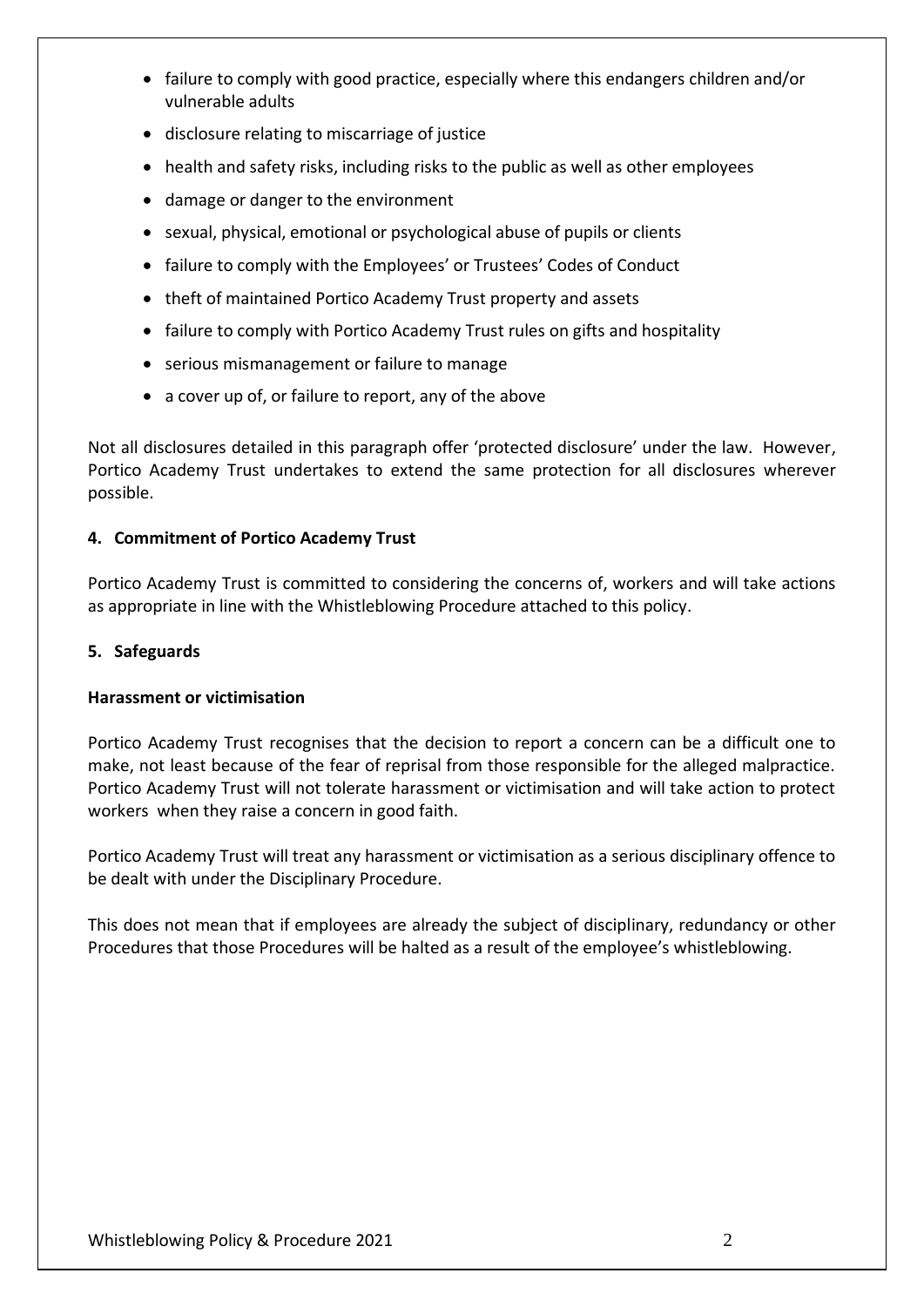### **Confidentiality**

Portico Academy Trust recognises that workers, notwithstanding the safeguards detailed above, may want to raise a concern in confidence under this Whistleblowing Policy. If a worker asks Portico Academy Trust to protect their identity, Portico Academy Trust will do its best not to disclose it without their consent. If the situation arises where Portico Academy Trust is not able to resolve the concern without revealing the worker's identity (for instance because their evidence is needed in court), we will discuss with them whether and how we can proceed.

#### **Anonymous allegations**

This Whistleblowing Policy encourages workers to put their name to their allegation. Concerns raised anonymously are much less powerful but they will be considered at the discretion of the Academy Trust/School. Portico Academy Trust

In exercising the discretion the factors to be taken into account would include:

- The seriousness of the issues raised;
- The credibility of the concern: and
- The likelihood of confirming the allegation

#### **Unproven allegations**

If a Whistleblower, has a reasonable belief in the truth of the concern they have raised but it is not confirmed by the investigation, no action will be taken against them. If however, a Whistleblower is proven to have made a malicious allegation, which is knowingly untrue or one made for personal gain, disciplinary action may be taken against them.

#### **6. The role of the Headteacher/Trustees**

The Headteacher has overall responsibility for the maintenance and operation of this Whistleblowing Policy and Procedure.

The Headteacher maintains a record of concerns raised under the Whistleblowing Policy and Procedure and the outcomes of any investigation undertaken. This is done in a form that does not endanger the confidentiality of the person raising the concern or other employees.

The Headteacher will consult with such other officers as they consider necessary and may arrange for any investigation to be conducted and dealt with in such manner as they decides is necessary.

The Headteacher will notify the Board of Trustees of any allegations reported using the Whistleblowing Policy.

If it is inappropriate to raise concerns with the Headteacher, the matter should be raised with the Chair of Trustees who will then be responsible for ensuring this policy is complied with.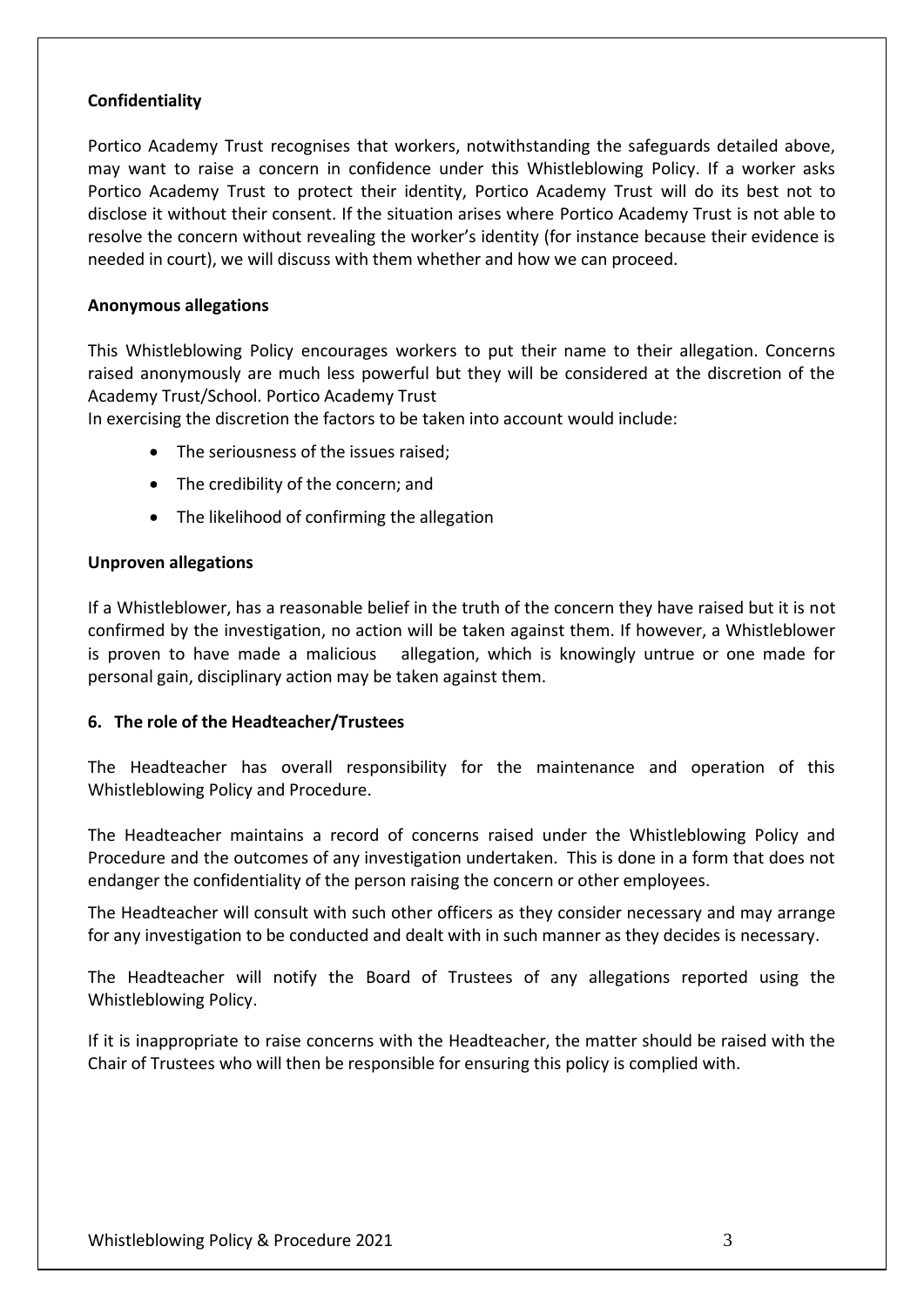## **Scope**

This policy applies to all employees of Portico Academy Trust

• The term 'employee' refers to any member of staff, whether teaching or non teaching, employed to work by Portico Academy Trust either within an Academy School or the Academy Trust

Changes in Employment Law or Educational Legislation may form part of the policy.

## **Delegation**

• The term 'Headteacher' refers to Headteacher/Executive Head/Head of School/Principal or CEO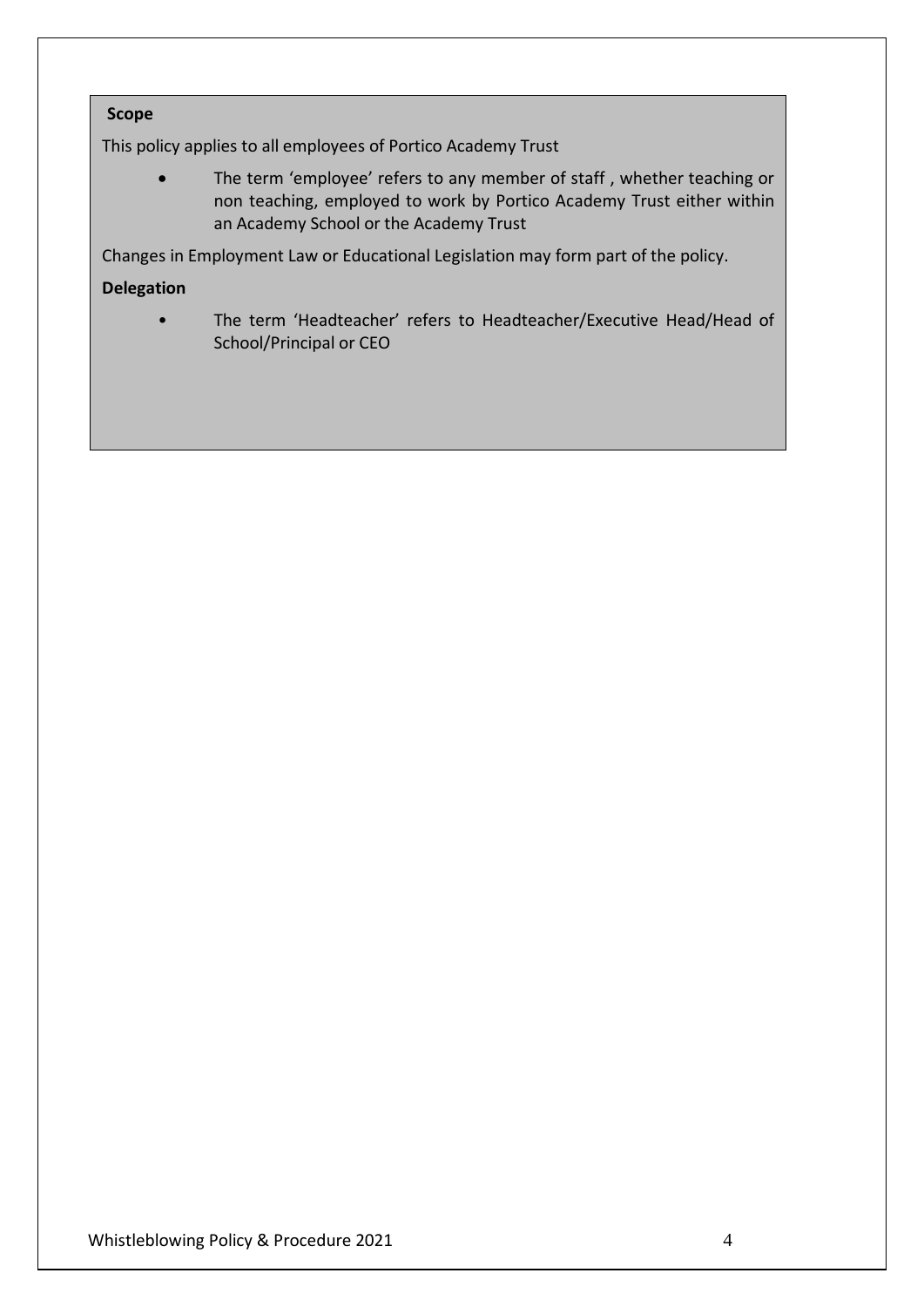## **Whistleblowing Procedure**

#### **1. How to raise a concern**

Where employees raise concerns that fall within the scope of other Portico Academy Trust procedures they will not be dealt with under this Whistleblowing Procedure. The employee will instead be advised on the appropriate procedure to use. Such employees will still receive any appropriate protections, available under the relevant Policy.

Workers should normally be able to raise concerns with their immediate manager, without needing to use the Whistleblowing Policy. This depends, however, on the seriousness and sensitivity of the issues involved and who is thought to be involved in the alleged malpractice.

Where a concern is serious, where it is a concern about the line manager, or where having made a report they believe that their manager has failed to take appropriate action, the relevant worker should contact:

- **the Headteacher, or**
- **in exceptional circumstances.** Portico Academy Trust **Chair of Trustees.**

Concerns should be raised in writing, clearly marked "**Whistleblowing**" and placed in an envelope marked "**Staff in Confidence"**. The background and history of the concern (giving names, dates, and place where possible), and the reasons for the concern should be set out.

The earlier workers express a concern, the easier it is for Portico Academy Trust to take action.

Employees may be supported by a trade union representative or work colleague.

All concerns raised under this Whistleblowing Policy regarding financial issues will also be notified to the Headteacher's Internal Auditors.

## **2. How the School/Academy Trust will respond**

Once a relevant worker has raised their concern under the Whistleblowing Policy with the Headteacher or the Chair of Trustees, initial enquiries will be made to decide if an investigation is appropriate and if so what form the investigation should take.

The worker will be advised of the following:-

- who is considering the issue;
- how that person can be contacted;
- whether their further assistance may be needed.

The person responsible for considering the issue will write to the, worker summarising their concern and setting out how Portico Academy Trust proposes to handle it, if requested to do so. The worker or will also be requested to state any personal interest they may have in the matter.

Whistleblowing Policy & Procedure 2021 5 The overriding principle which Portico Academy Trust will have in mind is the public interest. Concerns or allegations which fall within the scope of specific procedures (for example, child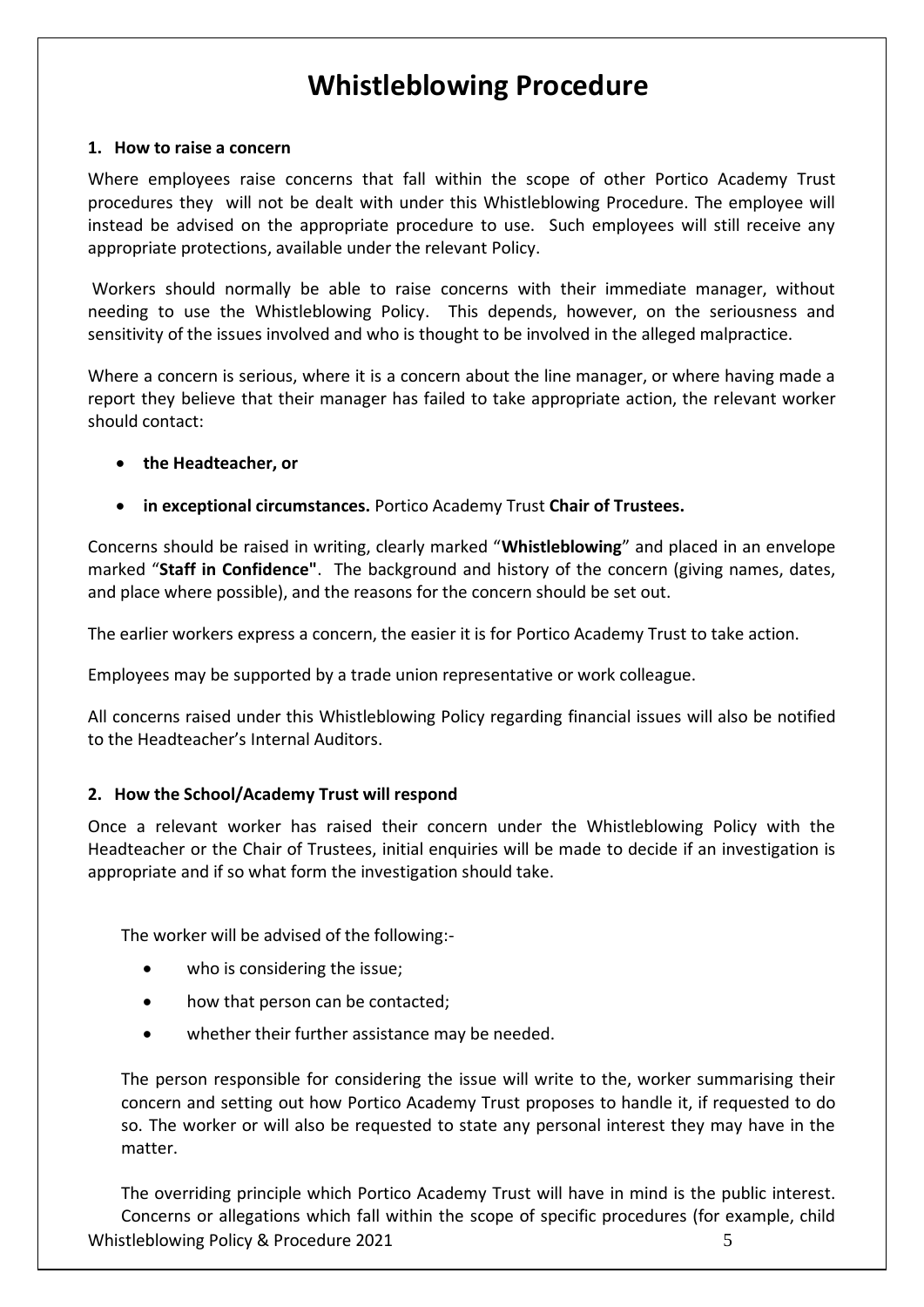protection or discrimination issues) will normally be referred for consideration under those procedures. The action taken by Portico Academy Trust will depend on the nature of the concern and may:

- be resolved by agreed action without the need for investigation;
- be investigated internally;
- be referred to the police;
- be referred to the external auditor:
- form the subject of an independent inquiry

The amount of contact between the worker and those investigating the concerns will depend on the concerns raised, but Portico Academy Trust may need to seek further information from the worker. Any meetings may be arranged on or off site and an employee may be accompanied by a friend, union or professional body representative.

While the purpose of this Whistleblowing Policy is to enable Portico Academy Trust to investigate possible malpractice and take appropriate steps to deal with it, they will provide as much feedback to the, worker as they properly can. If requested, confirmation of the response may be provided in writing. It may not, however, be possible to advise the precise action that will be taken where this would infringe a duty of confidence owed by Portico Academy Trust to someone else.

All concerns raised under the Whistleblowing Policy will be notified to the Monitoring Officer who is responsible for this Whistleblowing Policy and maintains a register of all concerns raised and their outcomes.

All concerns of a financial nature will also be notified to the School/ Portico Academy Trust Head of Internal Audit.